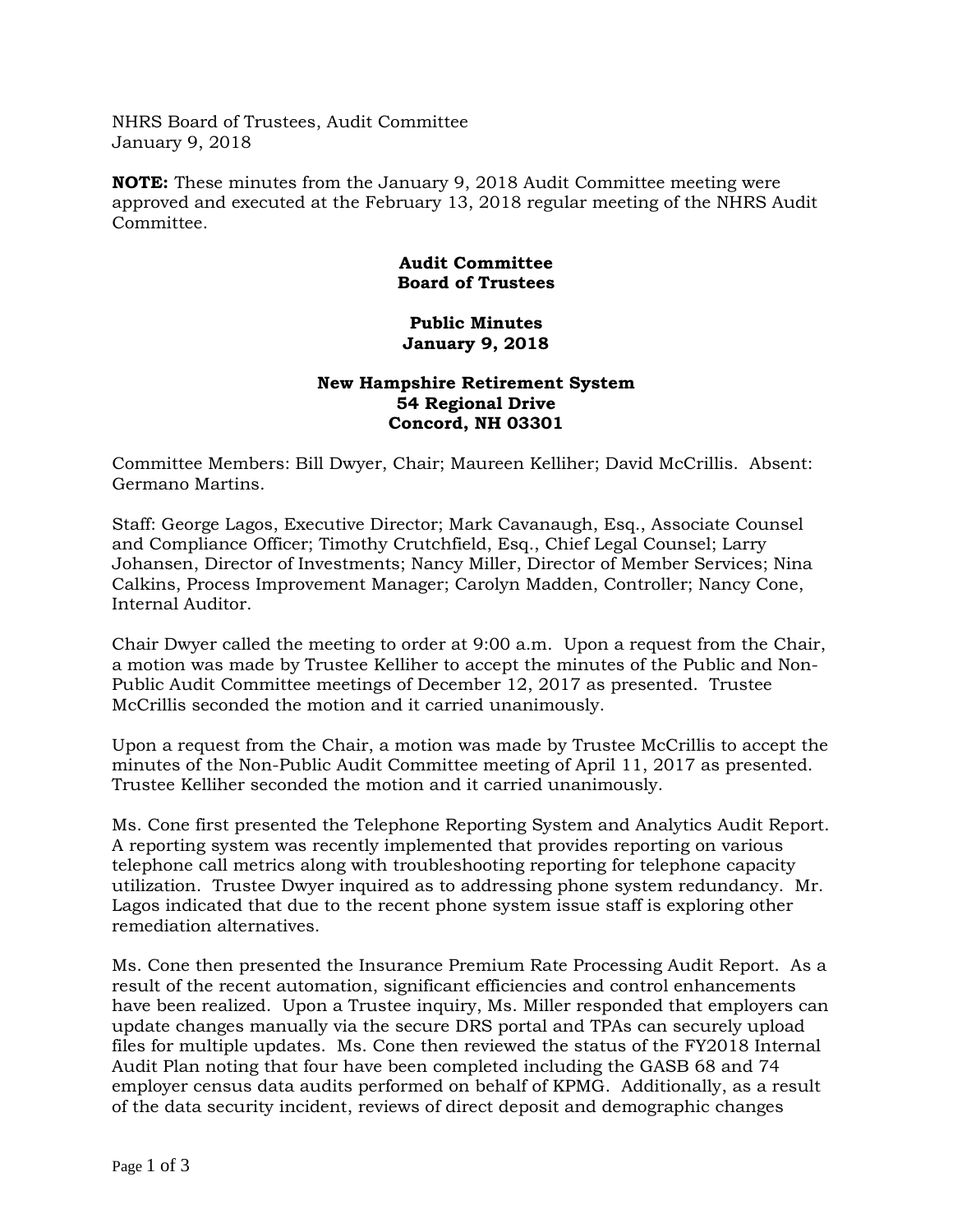processed by Finance and Member Services have been completed for the period of June through September 2017 and the report is in process. Four items have been added to Audit Issues Tracking Report relating to the above audits and a total of eight remain outstanding.

Mr. Lagos then provided an overview of the GASB 68 Report which was audited by KPMG, who is prepared to issue an unmodified opinion once the report is approved and accepted by the Audit Committee and the Board of Trustees. The report sets forth schedules of employer allocations of the unfunded accrued actuarial liability proportionately based on each employer's contributions to NHRS. Mr. Johansen indicated that the process has not changed from the previous year and it is fairly straight-forward. Ms. Cone also added that she managed the census data audits for 30 NHRS employers on behalf of KPMG and no exceptions were noted. It was noted that although these are the figures that the schools and municipalities need to include on their financial statements, they do not affect the municipality or school tax rate computations. Trustee Dwyer commented that the State's share of the liability is similar to previous years. Mr. Johansen then explained the discount rate utilized for both the GASB 68 and 74 calculations.

Upon a request from the Chair, a motion was made by Trustee McCrillis to approve and accept the June 30, 2017 GASB 68 report and to recommend to the full Board its acceptance and release of the report subject to receipt of the auditor's unmodified opinion letter. Trustee Kelliher seconded the motion and it carried unanimously.

Mr. Lagos then discussed the RFP status for an external auditor. NHRS received six submissions by the deadline from a variety of local and national firms, one of which was KPMG. An ad hoc working group will review and analyze the responses to identify the finalists who will be invited to make presentations. The group will then make a recommendation to the Audit Committee regarding the selection of an external auditor Trustee Dwyer volunteered to participate on behalf of the Audit Committee.

Mr. Lagos then provided an update on the Data Risk Assessment. The draft report has been received and is under review. Mr. Lagos suggested having the legal and technology consultants present their findings at the next Audit Committee meeting and that all Trustees be invited to attend. Trustee Dwyer concurred, noting that the presentation of findings will need to be held in non-public session due to the sensitive nature of the subject matter.

Mr. Lagos then provided a PASE (Pension Administration System Evaluation) update. He indicated that LRS, the system's current pension administration system vendor, presented a multi-day review in November of the version upgrade compared to the version that is currently utilized by NHRS. The enhancements with the new version include substantial improvements over the current system. LRS has provided a proposal outlining the project plan, timing and cost. Staff's IT Working Group has reviewed the proposal and will submit additional questions to LRS. If approved by the Audit Committee and the Board, the project is anticipated to last approximately four years and require dedicated staffing at NHRS. Mr. Lagos has prepared a draft memo for the Audit Committee that is under review and is planning on presenting the recommendation at a future Audit Committee meeting.